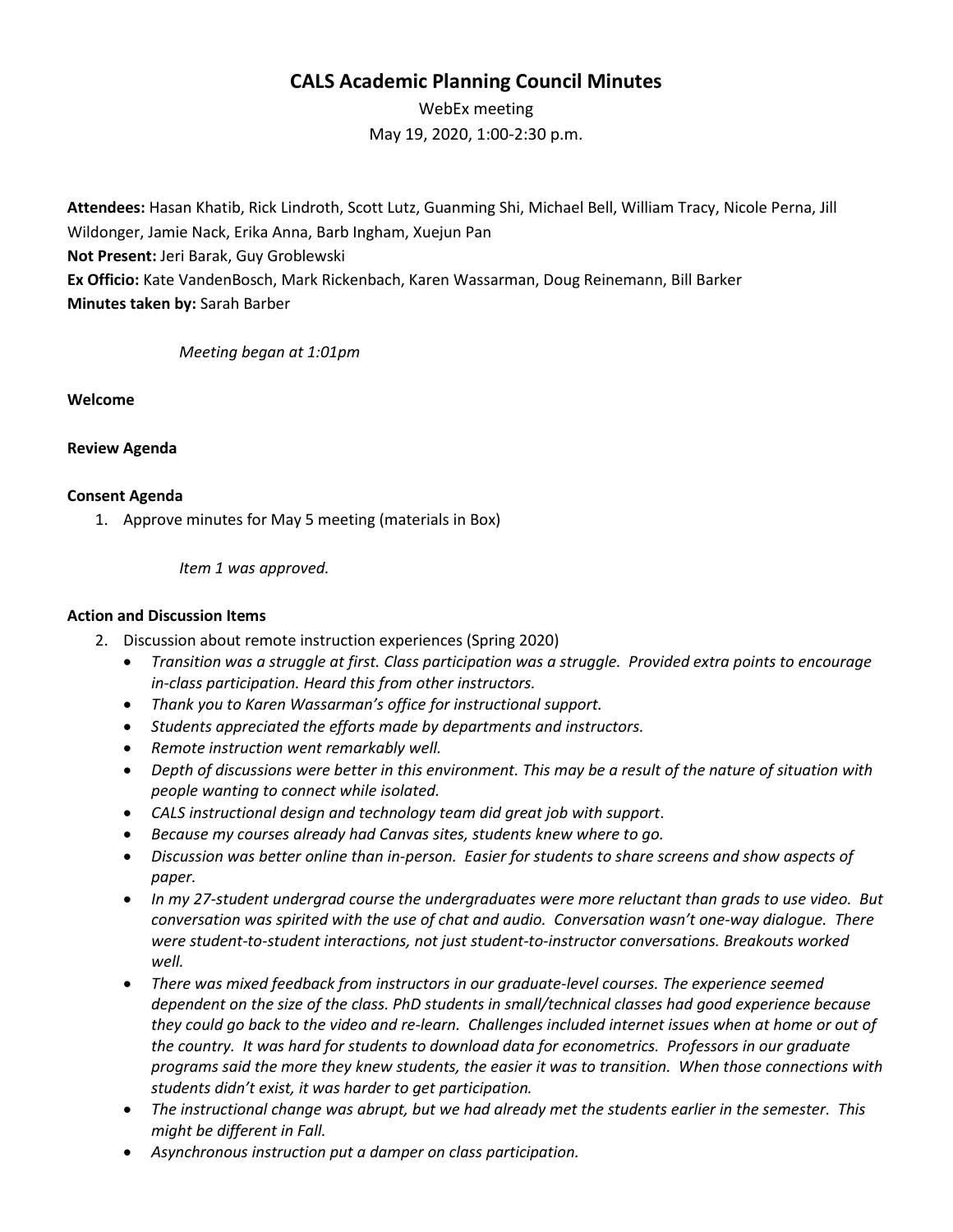- *Conducted polls to obtain student feedback and ask how they wanted to interact.*
- *Poor internet access was an issue. Had to restructure course for the weakest internet link. This hampered the experience for everyone.*
- *BSE teaching faculty made collective decision to pre-record lectures for BSE courses. Pre-recorded lectures took more time. Faced challenges uploading video from home – very slow. Some students said they missed in-class lectures and real time interaction.*
- *Do not know if students cheated on quizzes and exams – this is a challenge.*
- *Used Google Meet for small group meetings. Made attendance in small group meetings optional. Participation was better than average. Students used chat function, few used cameras, but more students willing to participate. Managing the students' questions in the chat was a new skill to learn.*
- *Internet and device access were issues.*
- *Instructors more aware of absences and student engagement with courses.*
- *Alternative testing needs to be considered.*
- *Future remote considerations include adding introduction video (if starting course remote)*
- 3. Outlook for Fall instruction
	- *Karen Wassarman shared that Fall 2020 first-year enrollment is up compared to last year. Summer Term 2020 enrollment is up over last year.*
	- *No decisions about Fall 2020 instruction have been made. Expect mixed delivery next year. Still hope smaller interactions can happen in person in Fall. Expect large lectures to be offered remote because physical distancing cannot be achieved in person.*
	- *Spring 2020 was not online instruction. It was remote instruction.*
	- *For Fall 2020 remote instruction, these considerations need to be made: break-up learning into 5-10 minute segments to speed up download speed, incorporate introduction videos, share laptop checkout information with students, utilize instructional continuity resources, use CALS Instructional Continuity Canvas site as a resource, seek help from our support team through the CALS instructor form, and participate in training events and workshops (campus and college level).*
	- *Q: How do we handle 9-mo faculty contracts as they are an obstacle for Fall 2020 course preparation? A: CALS is discussing this issue.*
- 4. Anticipating CALS activities in FY21
	- *Dean VandenBosch provided an update on budget expectations*
		- o *There are two tiers of concern. First, lost revenue from this fiscal year (Spring 2020). UW-Madison has received some federal support (less than \$20M). Much went directly to students. Another major concern is the state's finances as they lose tax revenue and face more expenses.*
		- o *Later this summer, each unit may be requested to model different level of cuts*
		- o Furloughs are one tool to managing budget shortfalls.
		- o *Hiring is also paused. Only most essential positions are being recruited for at Dean's discretion.*
	- *Mark Rickenbach provided an update on faculty hiring*
		- o *For 2019-20: 14 accepted offers since July 1, 2019. Hires spanned entire college. 8 offers pending. 2 are cluster hires and 1 ongoing in Food Sci.*
		- o *For 2018-2019: 19 hires*
		- o *For 2020-2021: Reboot two failed searches. Eight positions approved for next year. Four with dairy innovation hub where there has been good collaboration across department to plan for these positions. Three open faculty positions and one teaching and instruction position. May need to delay posting/interviewing due to covid budget issues.*
	- *Bill Barker provided an update on ramping up research activities*
		- o *143 faculty still conducting research – primary field but some lab*
		- o *Research activity will slowly increase while maintaining reduced risk*
		- o *CALS &* SMPH conducting most research this spring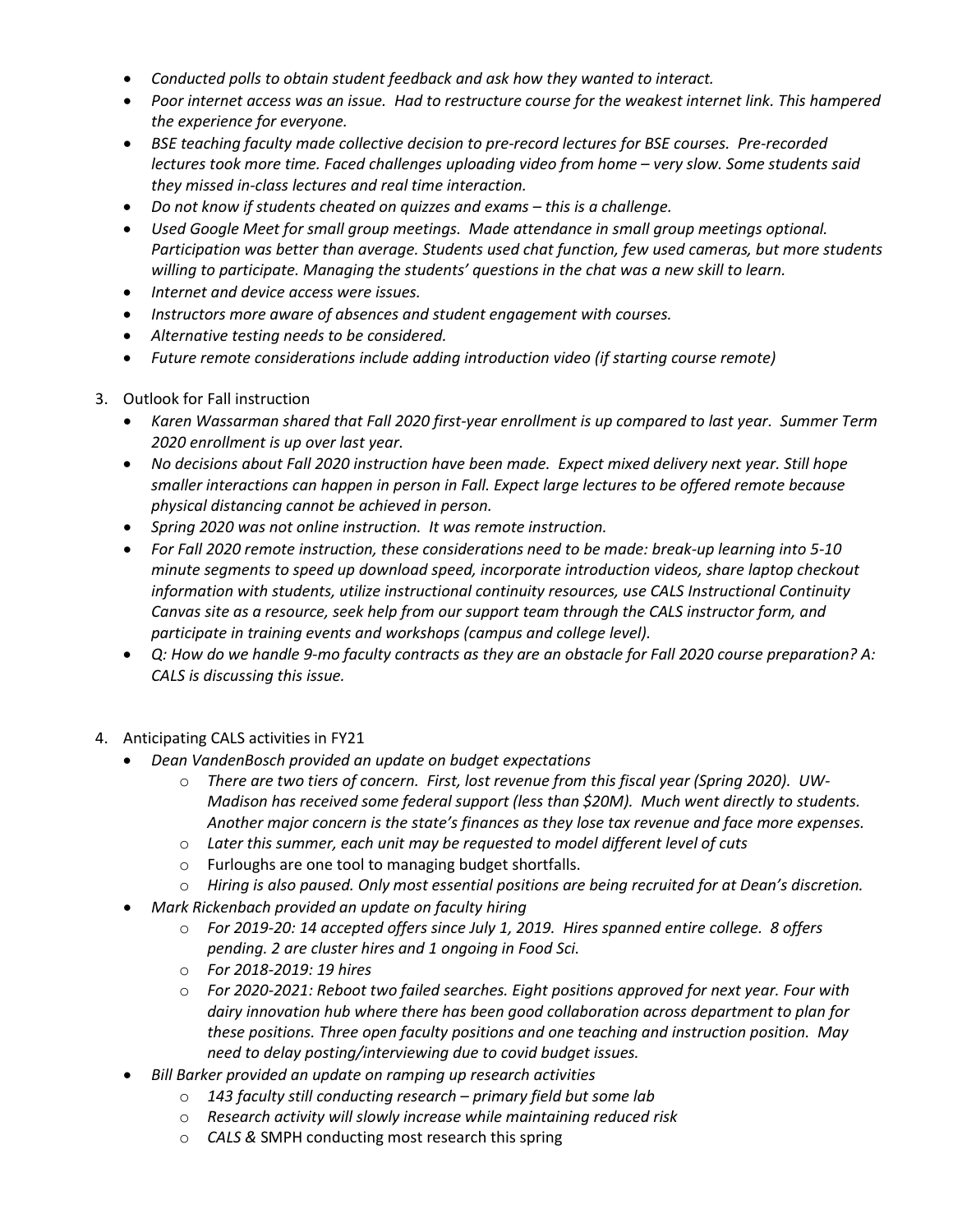- o *Phase 1 to reactivate lab-based research to begin (June 1, 2020)*
- o *Plans for research need to be approved and those who already received approval will need to reapply*
- o *Office of the Vice Chancellor for Research and Graduate Education will have an application to request to return to on-campus research. Requests will then be routed to department chairs and then CALS Deans Office to ensure safety.*
- o *Q: How do the Dane County Public Health plans affect campus? A: As a state agency we have capacity to set own rules. Encouraged to keep working remotely where we can.*
- o *Q: Who's legally responsible for health and safety of employees? A: Departments can coordinate with Doug Sabatek and Nick Genovesse as more details are reviewed.*
- o *Q: Will Hatch funding proceed as normal? A: Yes*
- o *Q: It is hard to obtain safety supplies. They are not available through university purchasing. How do we proceed? A: We will take this back Nick Genovesse.*
- *Doug Reinemann provided an overview of priorities for Extension and Outreach*
	- o *Division of Extension has updated their planning for events. Limited essential meetings in June with no more than 10 people. Face-to-face cancelled through May. Essential meetings need to approval. No specific plans yet for July.*
	- o *Some Extension programming has moved online. There is a growing acceptance of online programming in this space. Future online and face-to-face programming will be evaluated.*
	- o *Change occurring with Extension back on campus. CALS specialists charged with developing own Extension program. Note relationship between Specialists' programs and those at county level. CALS Specialists have different clientele than county educators and different programming as a result. CALS clientele experienced with online programming.*
	- o *There are also faculty in CALS that conduct outreach that are not Extension funded.*
	- o *Project underway to catalog CALS outreach activities that do not result in degree/credit. This is a long document. Half of the activities are supported by Division of Extension, and half are not supported by Extension. Extension funding may decline, but the College's outreach will not necessarily decline. People want to connect with high level Specialists and may do so in online space.*

*Q: Do we have any information regarding when stores and other campus supply chains will reopen? A: We don't have specific information about that at this time, so I am making a note of your question and will raise it at the campus level.*

- 5. Items for attention next year
	- *Program reviews*
	- *New academic programs*
		- o *Life Sciences Communication Capstone*
		- o *Notice of Intent for Agricultural Ecosystems undergraduate major*
	- *Teaching load policy*
	- *5-year self-study of APC*
	- *Template for program reviews – clear to APC members and unified across departments*
	- *Suggestion: Bring policy to committee earlier in process.*

## **Informational Items and Announcements**

- 6. SD/UD grading option
	- *Spring 2020 SD/UD disruption grading is formally entered into the record.*